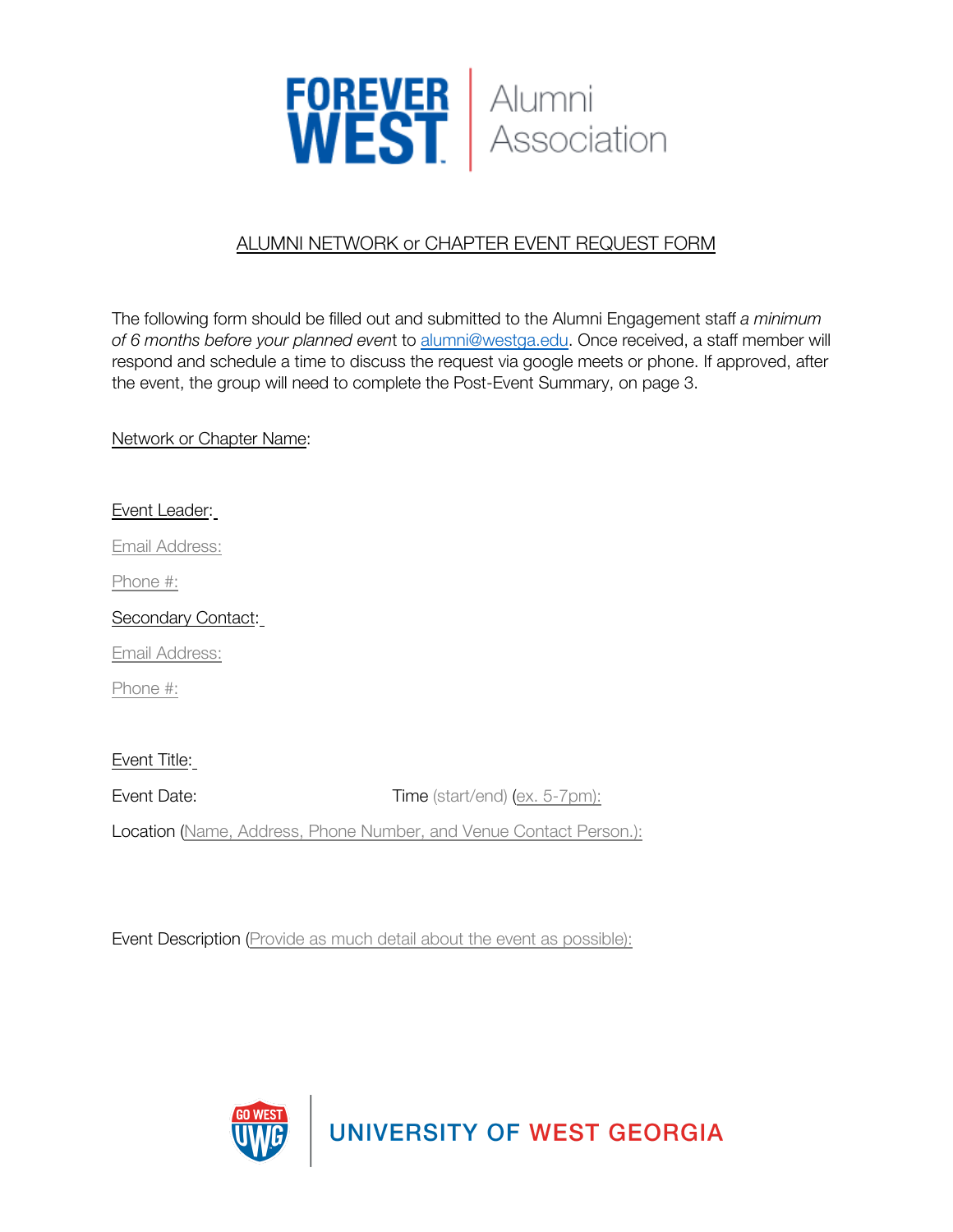

Expected Attendance (ex. 30-50):

Projected Budget (Enter estimate, attach all quotes or invoices):

Funding Sources/Event Charges (How will the event be funded? Are you requesting support from the Alumni Association?):

Please provide details on items to be purchased (food, drinks, alcohol/bartender, materials, etc. Please include cost per detailed item):

Do you require any branded items from the University of West Georgia? If so, please share what you're looking for:

How will you advertise the event? Please include how the Department of Alumni Engagement can assist:

Questions/Notes: